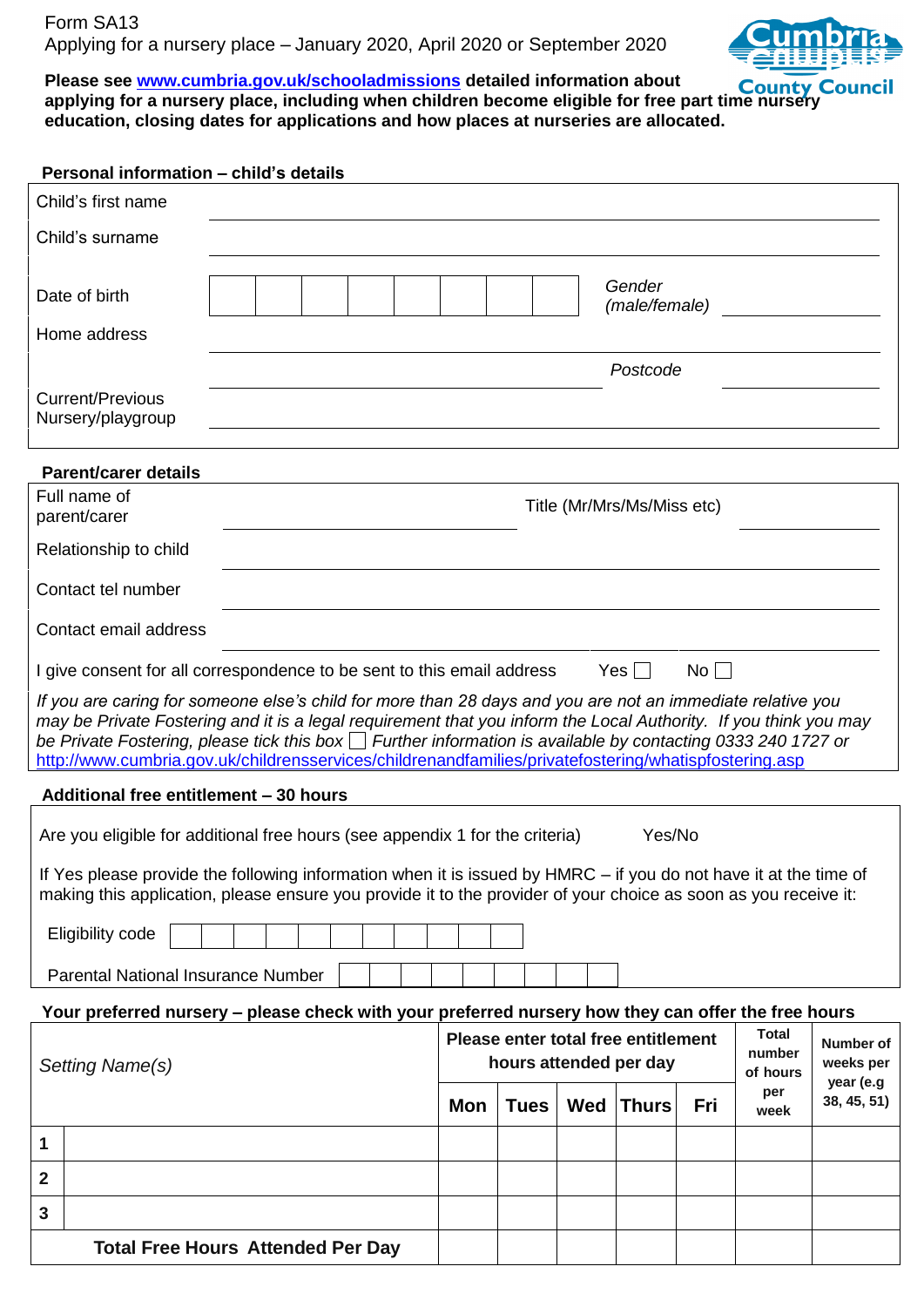| <b>Additional Information</b>                                                                                                                                                                                                              |               |                       |            |                       |  |
|--------------------------------------------------------------------------------------------------------------------------------------------------------------------------------------------------------------------------------------------|---------------|-----------------------|------------|-----------------------|--|
| Does the child have any brothers or sisters (including step or foster siblings) who live at the same address and                                                                                                                           |               |                       |            |                       |  |
| attend a school or nursery?                                                                                                                                                                                                                |               |                       |            |                       |  |
| <b>Name</b>                                                                                                                                                                                                                                | Date of birth | <b>School/nursery</b> |            |                       |  |
|                                                                                                                                                                                                                                            |               |                       |            |                       |  |
|                                                                                                                                                                                                                                            |               |                       |            |                       |  |
|                                                                                                                                                                                                                                            |               |                       |            |                       |  |
|                                                                                                                                                                                                                                            |               |                       |            |                       |  |
| 1 Is the child, or was the child previously, in the care of a local authority?                                                                                                                                                             |               |                       | Yes $\Box$ | $\mathsf{No} \, \Box$ |  |
| If yes, which Local<br>Authority?                                                                                                                                                                                                          |               |                       |            |                       |  |
| 2 Are you applying for a nursery on the basis of faith?                                                                                                                                                                                    |               |                       | Yes $\Box$ | $No$ $ $              |  |
| For further information about 1 & 2 above, and for information about what evidence you may need to provide if<br>you have answered 'yes' to 1 or 2, please see the website.                                                                |               |                       |            |                       |  |
| Please note that if you do not provide evidence, it may affect your chances of being offered a place.                                                                                                                                      |               |                       |            |                       |  |
| If you wish to give any other reasons for your preferred options, please attach a separate sheet.<br>Have you attached any information? Yes/No                                                                                             |               |                       |            |                       |  |
| <b>Parental declaration</b>                                                                                                                                                                                                                |               |                       |            |                       |  |
| I confirm that I have parental responsibility for this child and the information given is correct.                                                                                                                                         |               |                       |            |                       |  |
| I understand that if I have given false information, any place offered may be withdrawn.<br>$\bullet$                                                                                                                                      |               |                       |            |                       |  |
| I agree to checks being carried out to verify accuracy and eligibility (in relation to 30 hours)                                                                                                                                           |               |                       |            |                       |  |
| I understand I cannot change providers during term time without express permission of the providers (s)<br>$\bullet$                                                                                                                       |               |                       |            |                       |  |
| and the Local Authority. Contractual notice periods specified by the provider will be complied with, unless                                                                                                                                |               |                       |            |                       |  |
| exceptional circumstances can be demonstrated<br>I understand that I need to notify the nursery of any change in my circumstances which occur after I have                                                                                 |               |                       |            |                       |  |
| completed this form (including change of address).                                                                                                                                                                                         |               |                       |            |                       |  |
| Full name of parent/carer signing the form<br>(please print)                                                                                                                                                                               |               |                       |            |                       |  |
| Signed                                                                                                                                                                                                                                     |               |                       |            |                       |  |
| Date                                                                                                                                                                                                                                       |               |                       |            |                       |  |
| Correspondence address if different from                                                                                                                                                                                                   |               |                       |            |                       |  |
| child's address                                                                                                                                                                                                                            |               |                       |            |                       |  |
| Please note – this address will not be<br>used in the allocation process                                                                                                                                                                   |               |                       |            |                       |  |
|                                                                                                                                                                                                                                            |               |                       |            |                       |  |
| Please take this form to the nursery to which you are applying, by the relevant closing date, along with<br>proof of your child's date of birth (ie: birth certificate/passport), your home address and evidence of<br>30 hour entitlement |               |                       |            |                       |  |

| proof or your critics date or |  |  |  |  |
|-------------------------------|--|--|--|--|
| 30 hour entitlement.          |  |  |  |  |
|                               |  |  |  |  |
|                               |  |  |  |  |
|                               |  |  |  |  |

| For nursery use only<br>Date received (please verify with stamp) | Date of birth verified   |  |
|------------------------------------------------------------------|--------------------------|--|
|                                                                  | <b>Address Verified</b>  |  |
|                                                                  | Child to access 15 hours |  |
|                                                                  | Child to access 30 hours |  |